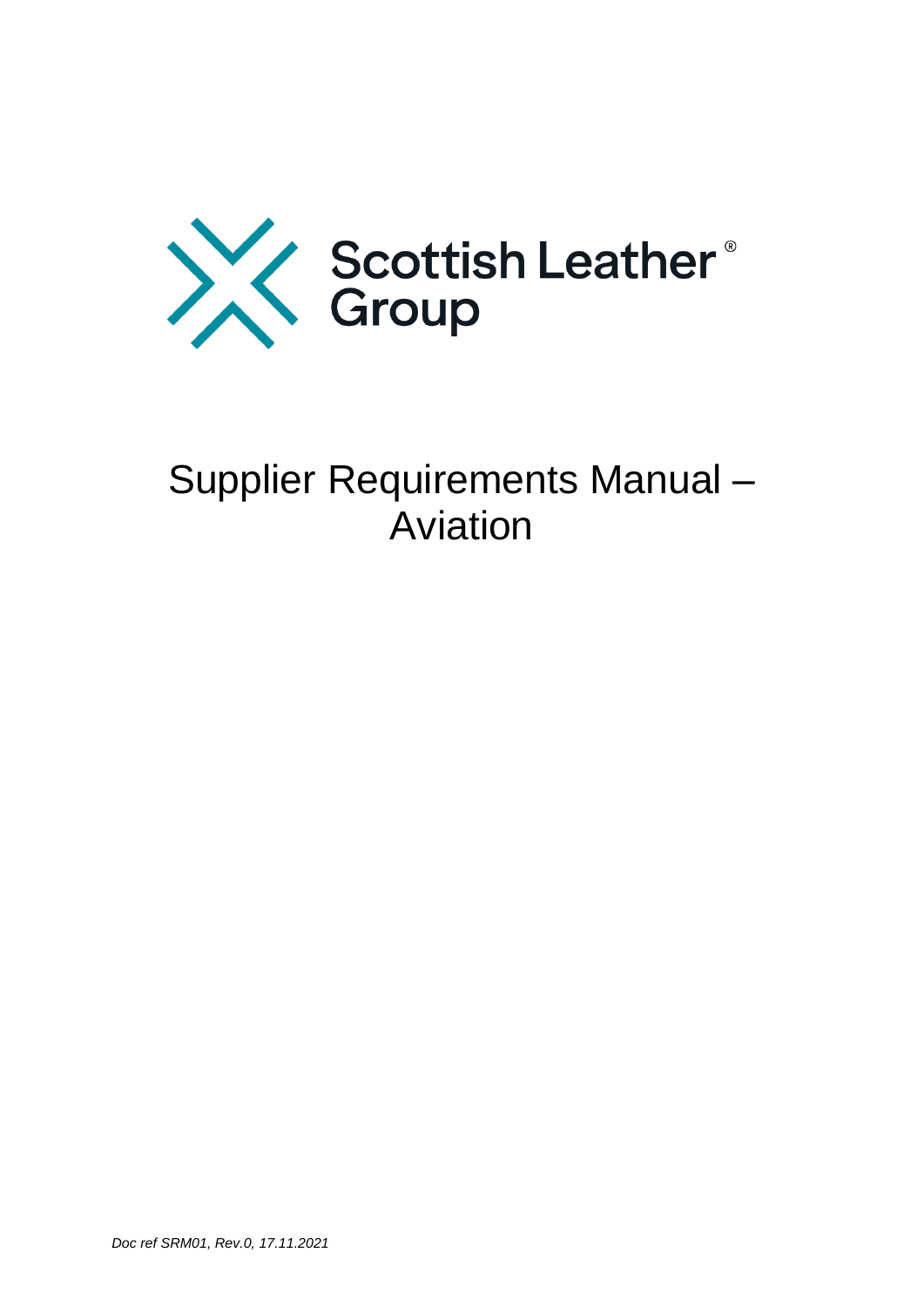

# **CONTENTS**

# **INTRODUCTION**

- 1. Intention
- 2. Scope
- 3. Terminology & Definition
- 4. The Requirement for Control of Suppliers
- 5. Generic requirements
- 6. Supplier Evaluation and Monitoring Process
- 7. Access for Audit and Source Inspection
- 8. Purchase Order Acknowledgement
- 9. Rejection of Products or Services
- 10. Shelf Life
- 11. Reporting of Safety Concerns
- 12. Preservation and Packing
- 13. Notification of Changes
- 14. Conformity
- 15. Counterfeit Parts
- 16. Foreign Object Debris (FOD)
- 17. Documentation
- 18. PO Limitations
- 19. Operational Control
- 20. Resources and Training
- 21. Importance of ethical behaviours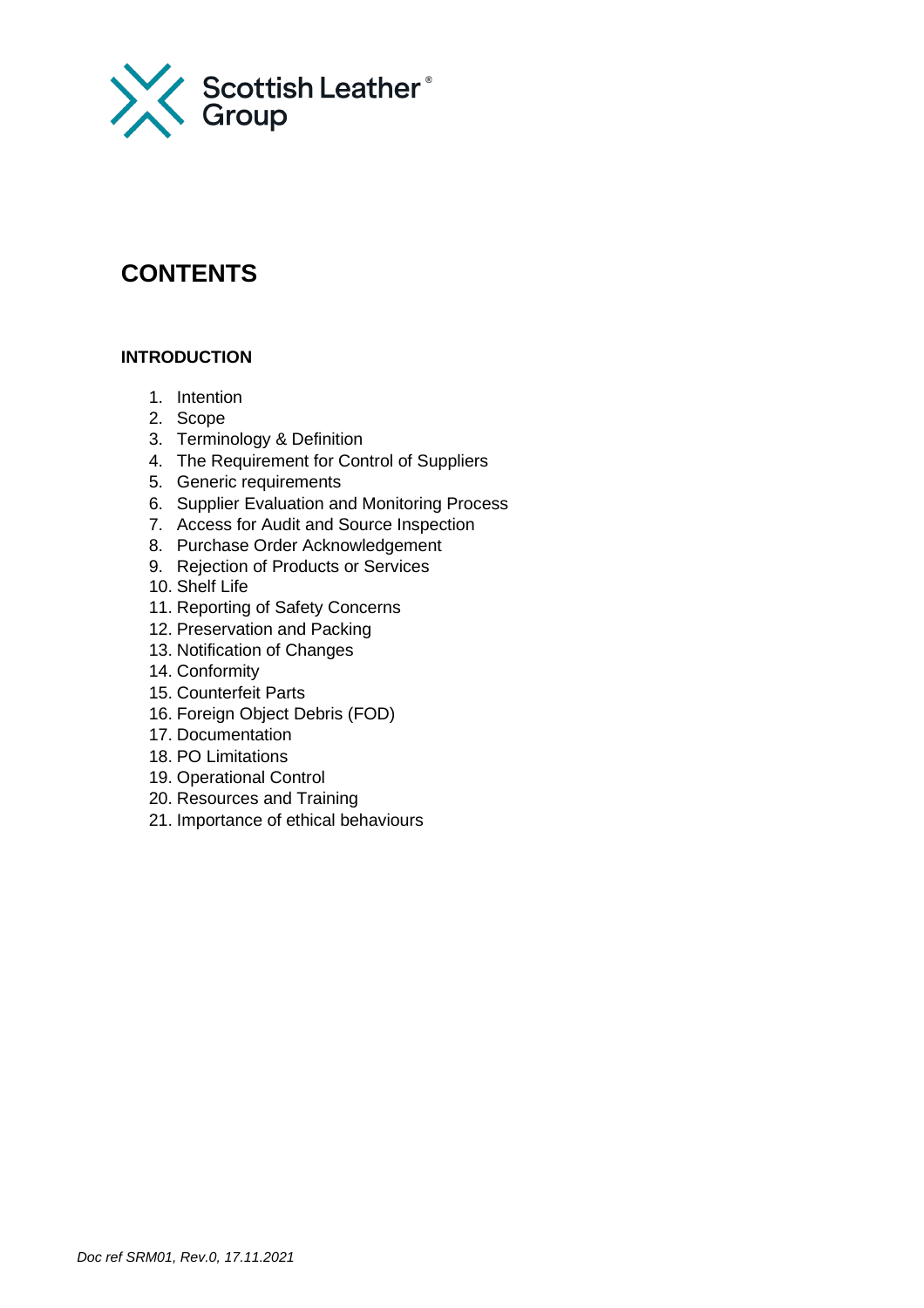

#### **INTRODUCTION**

#### **1. Intention**

This document defines the Scottish Leather Group Supplier Quality Requirements. It sets the expectations and controls placed on suppliers to SLG, within SLG and the Suppliers' Quality Management System (QMS)

#### **2. Scope**

The contents of this manual are applicable to all SLG suppliers and their sub-supply lines, as appropriate to the product and services provided to SLG.

Should a conflict arise between this manual and other documentation supplied by SLG, the following order of precedence applies

- a) The latest issue SLG Purchase Order (PO).
- b) This Manual.

#### **3. Terminology and Definition**

The term 'supplier' is a generic term that is generally understood to encompass all types of 'suppliers' of products or services. For the purposes of this document it includes any supplier who influences the output of product or services provided by SLG to its own customers. Supplier can also include;

- a) Raw material Supplier
- b) Maintenance or IT Sub-contractor
- c) Certified Testing house or Calibration service
- d) Service provider for Training, Consultancy, Certification.

#### **4. The Requirement for Control of Suppliers**

SLG design and manufacture products for the aviation, upholstery and ground transportation markets. The regulations and standards to which SLG are required to work to trade within this market require that we can demonstrate control of our suppliers and the supply chain. This is even to the extent that we extend the relevant parts of our Quality Management System into the suppliers, in order to demonstrate adequate control. Suppliers shall be responsible for flow-down of these requirements to their sub-tier suppliers. Work related to SLG Purchase Orders shall not be sub-contracted without written approval by SLG. Suppliers are responsible for the conformity of materials/products or services to approved design data and on time delivery from sub-tier suppliers and therefore the resolution of sub-tier supplier quality and delivery issues.

#### **5. Generic requirements**

The following requirements apply where they are applicable to the product or service being provided to SLG.

# **6. Supplier Evaluation and Monitoring Process**

The New Vendor Application Form is required to be completed prior to initial approval by SLG. Evidence of certification to QMS standards such as ISO 9001, EN9100 etc. shall be provided to support the approval or re-approval process. Suppliers without a formal QMS certification or QMS certificates issued by organisations that are not accredited by a suitable UK or international accreditation body may be subject by SLG to a follow up on-site QMS audit. Supplier's quality and delivery performance is monitored by SLG. Poor performing suppliers may be selected for more frequent and focussed activity, requiring site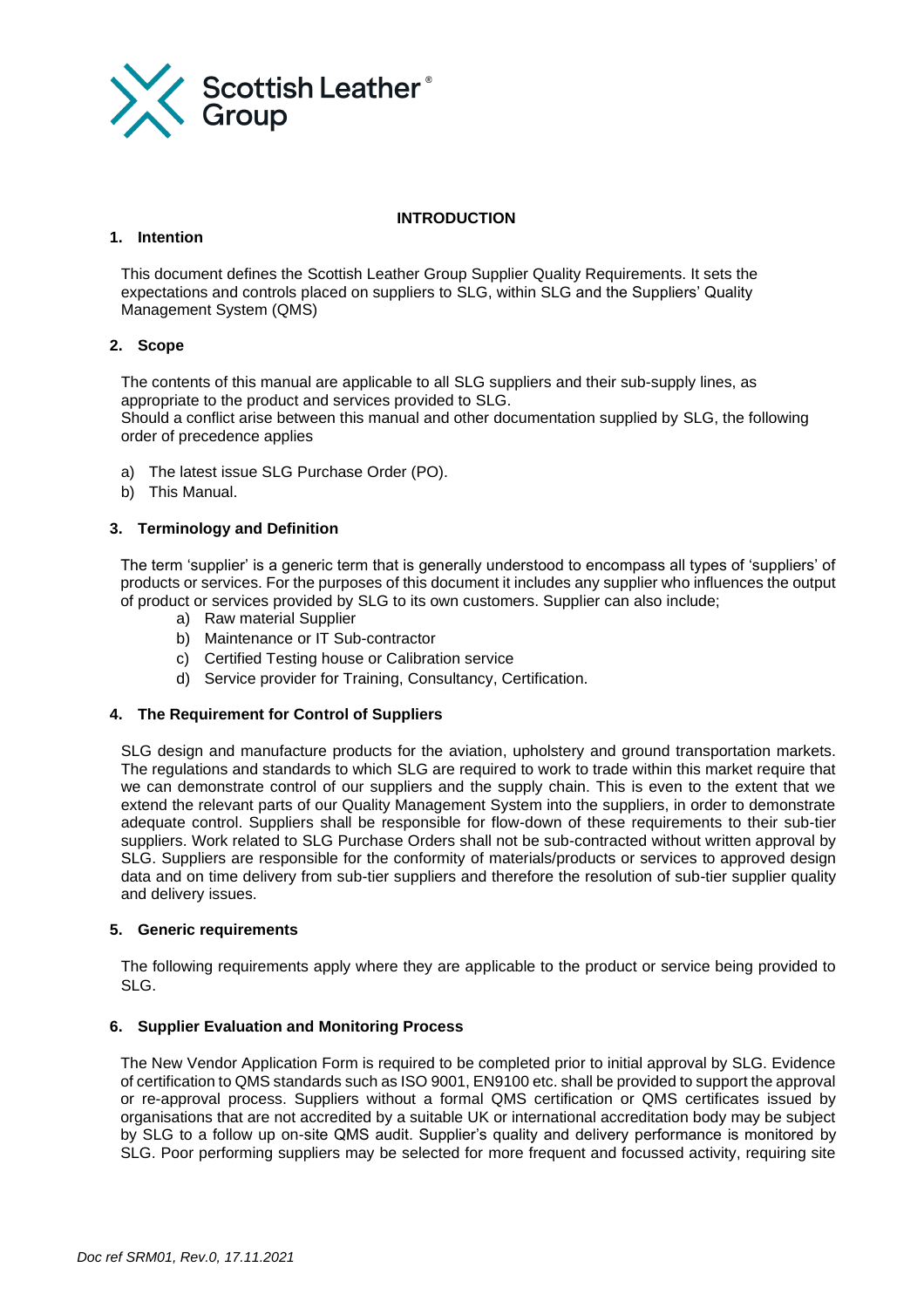

visits, monthly evaluation and performance improvement actions. Ultimately, poor performing suppliers will be removed from SLG's Approved Suppliers List and therefore SLG will not place further orders with them.

# **7. Access for Audit and Source Inspection**

Subject to providing reasonable notice, the supplier shall allow SLG and persons authorised by SLG access to their premises, in order to inspect and audit the facilities, processes and procedures used for manufacture and/or repair of products and/or services supplied to SLG. The supplier shall allow access at any time to regulatory authorities to all areas associated with products or services provided to SLG. This requirement shall be flowed down to your sub-tier suppliers. Products or Services provided may also be subject to inspection / test acceptance at the supplier's premises prior to delivery. Not less than 7 days' notice of availability is required in writing from the supplier if SLG advise them that this is a requirement. Applicable process documentation, test and inspection information and certificates shall be provided at the time of the visit.

#### **8. Purchase Order Acknowledgement**

Suppliers shall acknowledge purchase order requirements. This may be achieved by signing and returning the purchase order document via post, facsimile or e-mail. By acknowledging the purchase order, the supplier acknowledges that they have read, understood and agree to the stated requirements. When reviewing the resources needed to achieve conformity to approved design data, the resources needed to achieve on-time delivery shall also be considered. Products and services will be produced in accordance with approved design data i.e. all necessary drawings, specifications and other technical information provided by SLG. The supplier shall ensure the correct revision of documents (if applicable, in line with PO) is available to persons performing the work.

#### **9. Rejection of Products or Services**

Products or services that do not comply with approved design data, i.e. drawings, specifications and/or documentation requirements defined on purchase orders, will result in the goods being quarantined in the first instance prior to being returned for corrective action under a Supplier Non-conformance. Suppliers shall complete the non-conformance indicating containment actions, root cause analysis, corrective and preventative actions. The Supplier Non-conformance shall be completed and returned to SLG within 30 days of issue. In the event of a nonconforming product, material or service produced or delivered to SLG, the supplier shall take necessary actions to contain the effect of the nonconformity on other processes, products or services. SLG shall be informed as soon as possible of the delivery of any non-conforming products or services. Product that does not conform to required design data may only be supplied with prior consent from SLG. Details of the non-conformity shall be recorded on a Concession form together with root cause analysis and proposed corrective actions and submitted to SLG at the soonest opportunity. Losses or damage sustained to SLG property shall be declared and may require financial re imbursement. Documented information relating to what has occurred shall be maintained by the supplier. Suppliers shall also account for SLG property when requested to do so by SLG. Product dispositioned for scrap shall be conspicuously and permanently marked or positively controlled until rendered physically unusable.

#### **10. Shelf Life**

a) All items shall be supplied with no more than 20% of shelf life expired at the time of receipt at SLG.

b) Certification shall indicate the shelf life expiry date, where applicable.

c) The supplier shall practice monitoring of shelf life to ensure that such products or materials are not used in production or supplied when time expired.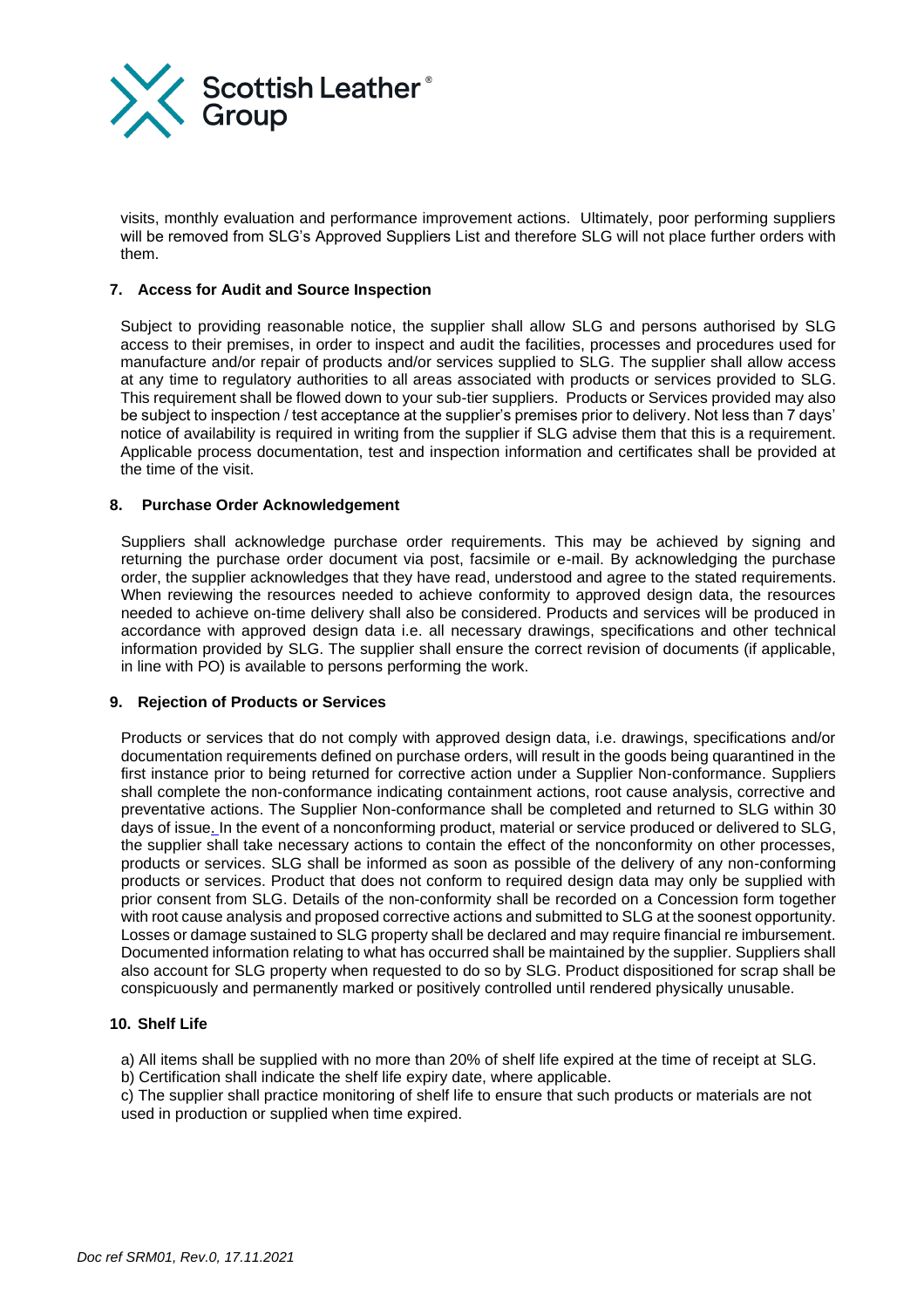

# **11. Reporting of Safety Concerns**

There is a legal responsibility to report any issues that may affect the airworthiness of aircraft or the safety of aircraft and people on the ground or ground transportation to the appropriate authorities. SLG will take on that legal responsibility but the supplier must support SLG by notifying SLG as soon as they become aware of any of the following:

a) Design - Any failure, malfunction, defect or other occurrence related to a product or part which has resulted in or may result in an unsafe condition.

b) Manufacturing – Products or parts released by the supplier with deviations from applicable design data that could lead to a potential unsafe condition.

c) Maintenance - Serious structural damage, incorrect assembly, serious damage to electrical wiring, the use of counterfeit parts or chemicals, misleading, incorrect or insufficient documentation, evidence of fire or any occurrence where the human performance is involved.

SLG will carry out an investigation and either report the findings to the authorities or not, using SLG industry knowledge as to whether the issue qualifies as a reportable occurrence.

#### **12. Preservation and Packing**

The supplier shall preserve the manufactured products throughout production until delivery, to ensure its conformity to requirements. The products shall be free from foreign objects debris (FOD), special handling and storage for sensitive equipment and hazardous products. The products shall be supplied with adequate commercial packaging methods to ensure protection against damage or deterioration of the products and for safety in handling during shipment. The packaging shall clearly be labelled with safety warnings and/or cautions, if applicable.

#### **13. Notification of Changes**

The supplier shall notify SLG as soon as is practicable of significant changes to the following:

- a) Company ownership or company name;
- b) Certifications and Approvals
- c) Relocation of premises
- d) Significant changes to production capacity, capability or methods affecting products or services provided to SLG
- e) Significant changes in the production or quality systems that may have an important impact on the conformity of products or services supplied to SLG.

On no account is the supplier to deviate from the approved design data without the written authority of SLG under a fully signed off Concession.

#### **14. Conformity**

A list of all calibrated equipment shall be held, uniquely identifying each instrument. A system shall be in place for ensuring calibrated equipment is re-calibrated under suitable environmental conditions by the due date. In process inspection /verification stages will be included in the production process where verification of conformity cannot be carried out at later stages. Products and services will be inspected and tested as applicable prior to release to ensure they are in conformance to approved design data and in a condition for safe performance. The supplier shall maintain all records, including incoming documentation and data, relevant to the demonstration of compliance with approved design data, for a period of at least 10 years. Copies of records and reports showing evidence of conformity shall be made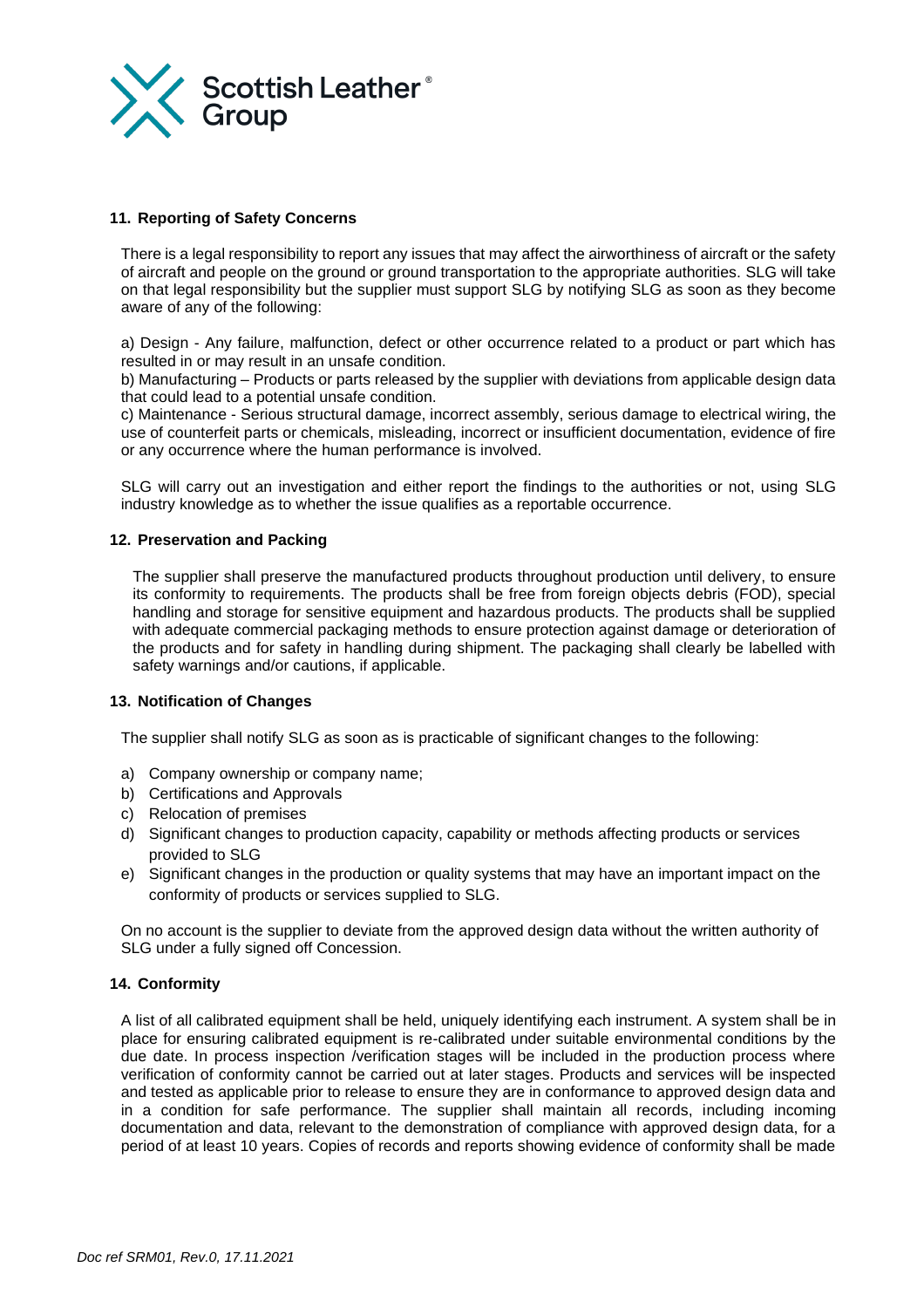

available to SLG on request or for review and audit. All records generated to support the test carried out shall be stored for a period of at least 10years.

#### **15. Counterfeit Parts**

The supplier shall take measures to avoid and detect the use of counterfeit materials and products by purchasing from their approved suppliers and the visual inspection of purchased product / materials and accompanying documentation as appropriate. Verification activities, such as material testing shall be performed where the supplier identifies a high risk of nonconformity, including counterfeit parts and material. SLG shall be informed of the discovery of counterfeit product or material at any stage in the process from Goods Inwards onwards. Counterfeit or suspected counterfeit parts shall be controlled to prevent re-entry into the supply chain.

#### **16. Foreign Object Debris (FOD)**

FOD is any object, particle, substance, debris or agent that is present where it is not supposed to be and in aviation environment could create a hazard, it could also contaminate the product or otherwise undermine quality control standards or injure personnel. Examples of FOD include – swarf, loose bolts and nuts, etc. The supplier shall make sure that products or services provided to SLG are free from FOD.

#### **17. Documentation**

Documentation shall be supplied as requested on the Purchase Order and may include such items as a First Article Inspection Report, Certificate of Conformity, Testing reports or additional items outlined on the PO. Any Testing requirements must be conducted to the relevant standard as prescribed on the purchase order. If any of the documentation requested on the PO cannot be provided, this has to be notified to SLG prior to PO Acknowledgement. SLG drawings and specifications provided to suppliers shall be stored and controlled to ensure the security of all proprietary data. The supplier will prevent the unintended use of obsolete approved design data and documentation. Security measures will be in place to prevent electronic data being changed by unauthorised personnel.

# **18. PO Limitations**

Any supplier which has limitations of supply against an SLG PO must contact SLG at the soonest opportunity upon receipt of the PO, prior to acknowledgement.

#### **19. Operational Control**

Production of products and services shall be planned and managed in a structured, sequence of actions to meet requirements and require identification of who carried out which activity. Evidence of completed planned production stages shall be retained as a record and will show both the planned and achieved standard of the product or service. The supplier shall measure product or service conformity and on time delivery performance, taking action when planned results are not or will not be achieved. During production, products will be identified such that the requirements are traceable, including the implementation of identified changes and batch traceability of all raw materials used.

# **20. Resources and Training**

The supplier shall have sufficient trained resources in the processes to achieve conformity to POs. As part of training, the supplier will make staff aware of their contribution to product or service conformity and safety and the importance of ethical behaviour.